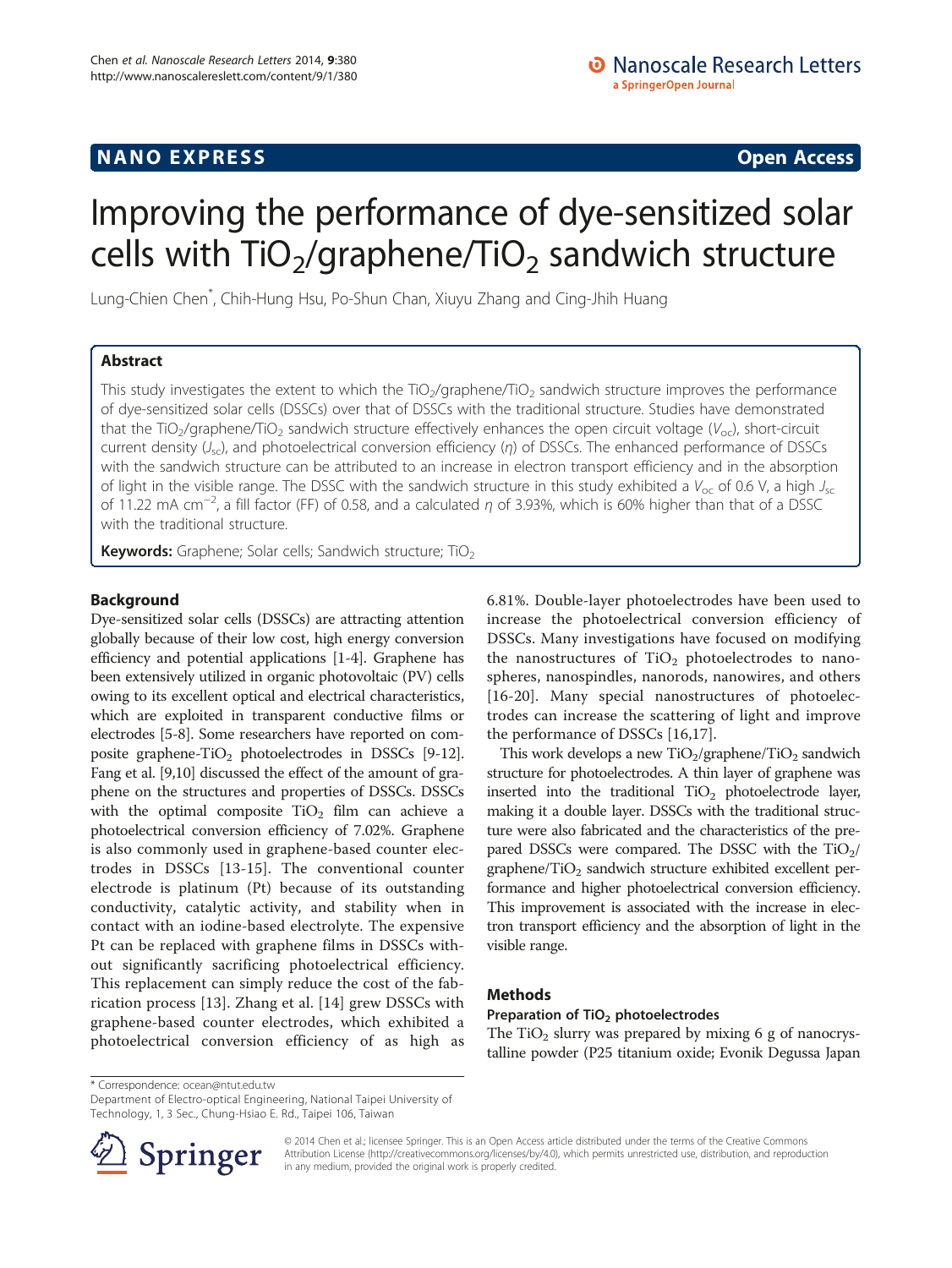<span id="page-1-0"></span>

Co., Ltd., Tokyo, Japan), 0.1 mL Triton X-100, and 0.2 mL acetylacetone. The slurry was then stirred for 24 h before being spin-coated on ITO glass substrate at a rotation rate of 2,000 or 4,000 rpm. Following the deposition of graphene, the above procedure was carried out in the fabrication of DSSCs with the TiO<sub>2</sub>/graphene/TiO<sub>2</sub> sandwich structure. The as-prepared  $TiO<sub>2</sub>$ 

photoelectrodes were dried and annealed at 450°C for 30 min.

#### Preparation of graphene

The graphene film was prepared using a radio-frequency magnetron sputtering system with a carbon target (99.99%, Optotech Materials Co., Ltd, Taichung, Taiwan). The

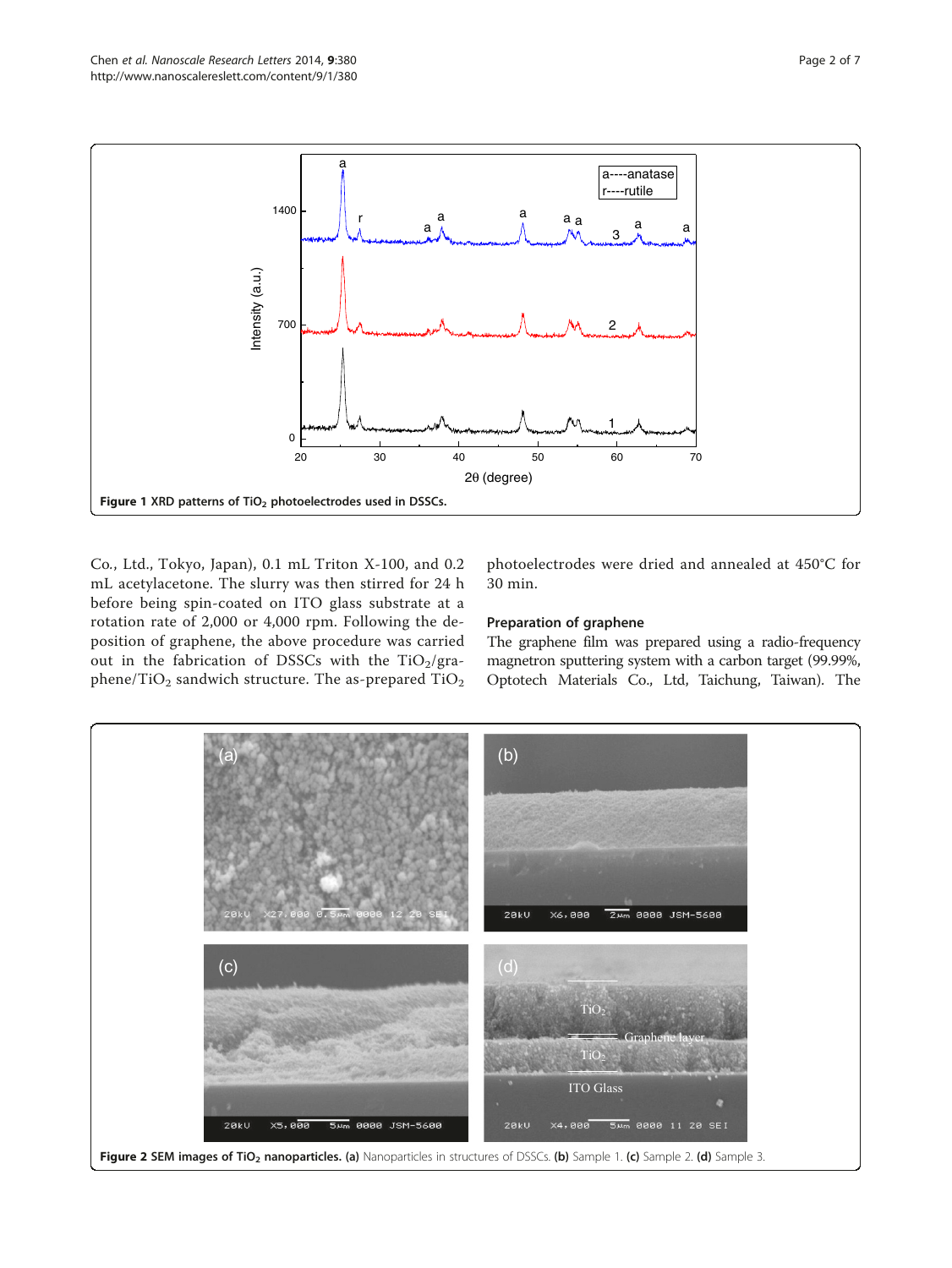graphene film was deposited on the surface of the first photoelectrode layer. The working pressure of the chamber was maintained at 3 mTorr. The constant RF power was 90 W; the flow rate of argon was 90 sccm, and the deposition time was 2 min.

#### DSSC assembly

The electrolyte was composed of 0.05 M iodide, 0.5 M lithium iodide, and 0.5 M 4-tert-butylpyridine (TBP) in propylene carbonate. A 100-nm-thick layer of platinum was sputtered onto the ITO substrate as an electrochemical catalyst to form the counter electrode.

Cells were fabricated by placing sealing films between the two electrodes, leaving two via holes through which the electrolyte could be injected. The sealing process was performed on a hot plate at 100°C for 3 min. Then, the electrolyte was injected into the space between the two electrodes through via holes. Finally, the via holes were sealed using epoxy with a low-vapor transmission rate. DSSCs with different structures were prepared to examine the effect of structure on the properties of the DSSC. Sample 1 was fabricated with a traditional structure and a single  $TiO<sub>2</sub>$  photoelectrode layer, which was spin-coated at a rotation

<span id="page-2-0"></span>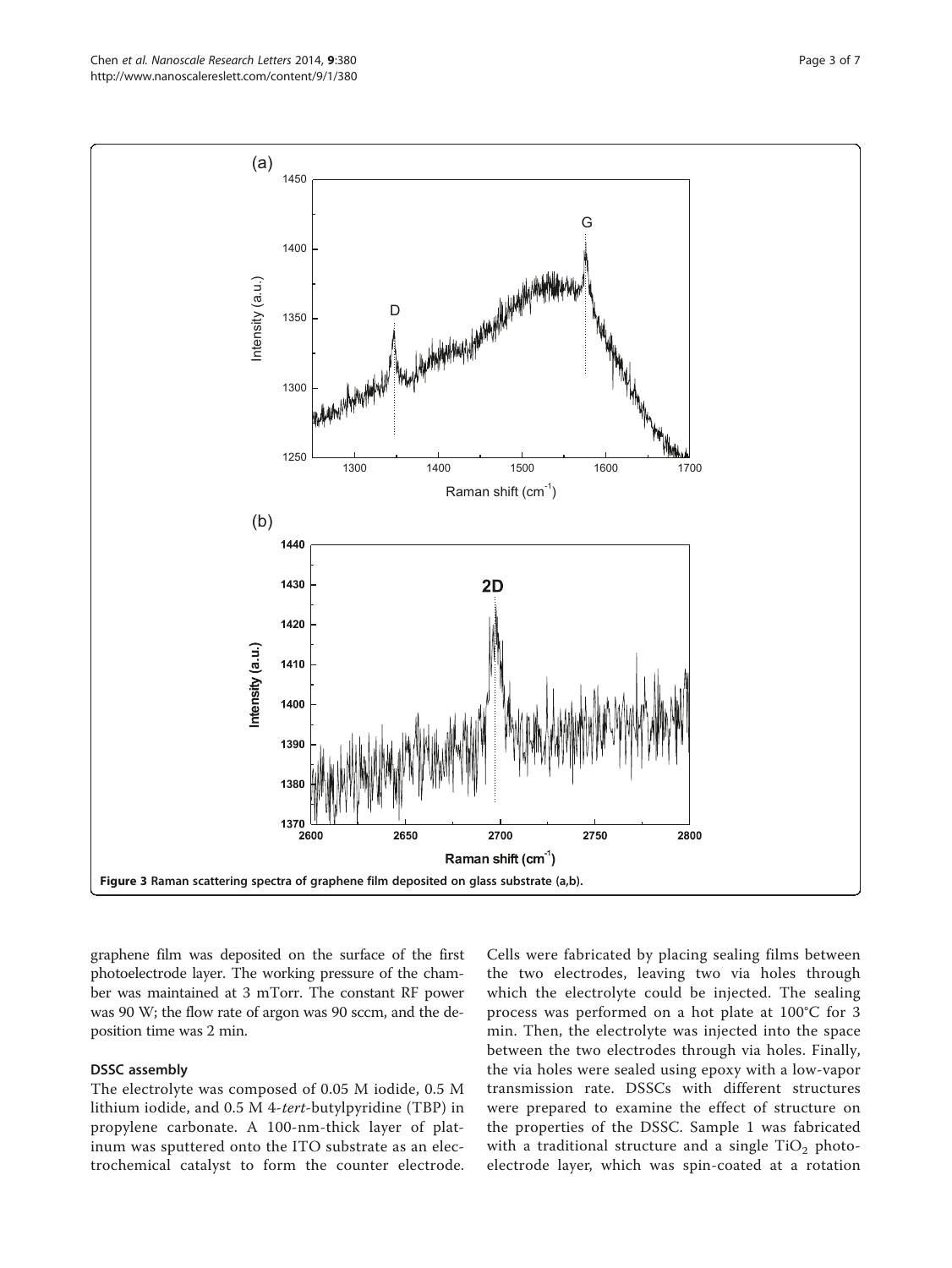rate of 4,000 rpm. Sample 2 also had the traditional structure with a single  $TiO<sub>2</sub>$  photoelectrode layer, which was spin-coated at a rotation rate of 2,000 rpm. Sample 3 had the sandwich structure of  $TiO<sub>2</sub>/gra$ phene/ $TiO<sub>2</sub>$  on ITO glass, and the deposition of the TiO2 photoeletrodes was performed at rotation rate of 4,000 rpm.

#### Characterization

The crystalline microstructure of the products was elucidated using a PANalytical X'Pert Pro DY2840 X-ray diffractometer (PANalytical B.V., Almelo, The Netherlands)

with Cu-K $\alpha$  radiation ( $\lambda = 0.1541$  nm) in the scanning range  $2\theta = 30^{\circ}$  and 70°. The surface morphology and vertical structure were analyzed using a LEO 1530 fieldemission scanning electron microscope (One Zeiss Drive Thornwood, New York, USA). The optical absorption properties were measured in the range of 300 to 900 nm using a Hitachi U-2001 ultraviolet-visible spectrophotometer (Chiyoda, Tokyo, Japan). The photocurrent voltage (I-V) characteristics were measured using a Keithley 2420 programmable source meter under 100 mW cm−<sup>2</sup> irradiation (Keithley Instruments Inc., Cleveland, OH, USA). Simulated sunlight was

<span id="page-3-0"></span>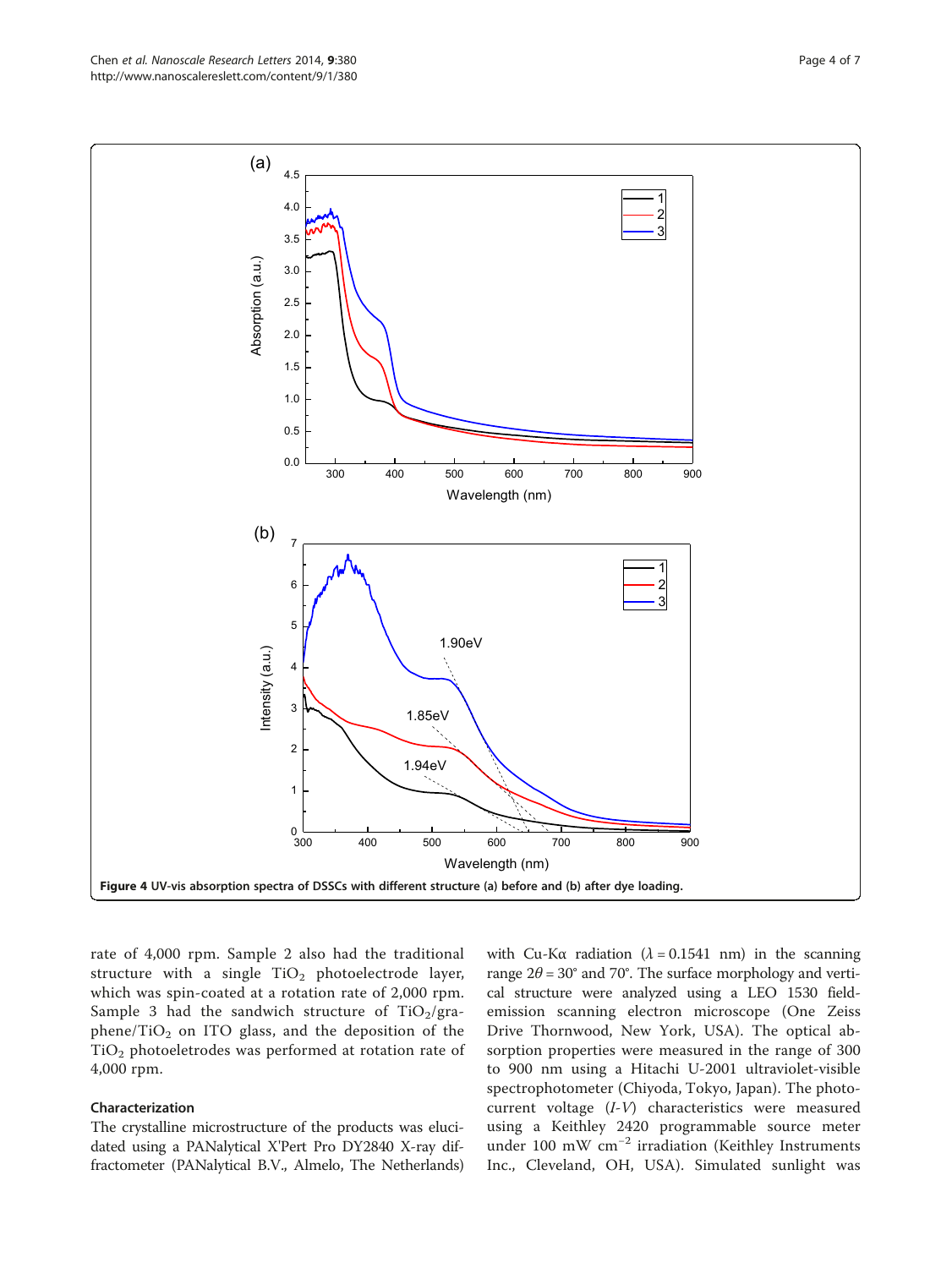<span id="page-4-0"></span>

provided by a 500-W xenon lamp (Hong Ming Technology Co, Ltd, Taiwan) that had been fitted with an AM-1.5 filter. The active area of each DSSC, which was exposed to the light, was 0.3  $\times$  0.3 cm<sup>2</sup>.

#### Results and discussion

Figure [1](#page-1-0) presents the phase structure of the  $TiO<sub>2</sub>$ photoelectrodes in the samples. Clearly, most peaks were indexed to anatase  $TiO<sub>2</sub>$  (JCPDS No. 21-1271).

Only one peak, at  $\theta = 27.41^{\circ}$ , corresponded to rutile  $TiO<sub>2</sub>$  (JCPDS No. 76-0317). The strong similarity of the patterns of that were obtained from the samples indicates that the phase structures of the samples were all the same although the structures of the DSSCs differed.

Figure [2](#page-1-0)a shows the surface morphology of the  $TiO<sub>2</sub>$ photoelectrode. The  $TiO<sub>2</sub>$  nanoparticles have a mean diameter of 50 nm. Sufficient interspaces in the photoelectrode layer facilitated the loading of dye into the film. Figure [2](#page-1-0)b,c,d shows the cross-sectional scanning electron microscopy (SEM) images of the three prepared DSSCs - samples 1, 2, and 3, respectively. The thicknesses of the photoeletrodes in samples 1 and 2 were 4 and 9.5 μm, respectively, as presented in Figure [2](#page-1-0)b,c. However, the thickness of the first  $TiO<sub>2</sub>$ layer in sample 3 was 4 μm and that of the second layer was 6.5 μm. The thickness of the two photoelectrode layers differed although the spin-coating parameters were the same because different substrates were used during spin-coating. The graphene layer served as the substrate when the second photoelectrode layer had been deposited. The thickness of the photoelectrode of sample 3 is almost the same as the one of sample 2.

Figure [3a](#page-2-0),b presents the Raman scattering spectra of the graphene film that was deposited on the glass substrate using the process that was described in the 'Preparation of graphene' section. The spectra include important peaks that correspond to the D band (approximately 1,350 cm<sup>-1</sup>), the G band (approximately 1,580 cm−<sup>1</sup> ), and the 2D band (approximately 2,700 cm−<sup>1</sup> ) [[21\]](#page-6-0). The D band originates from defects owing

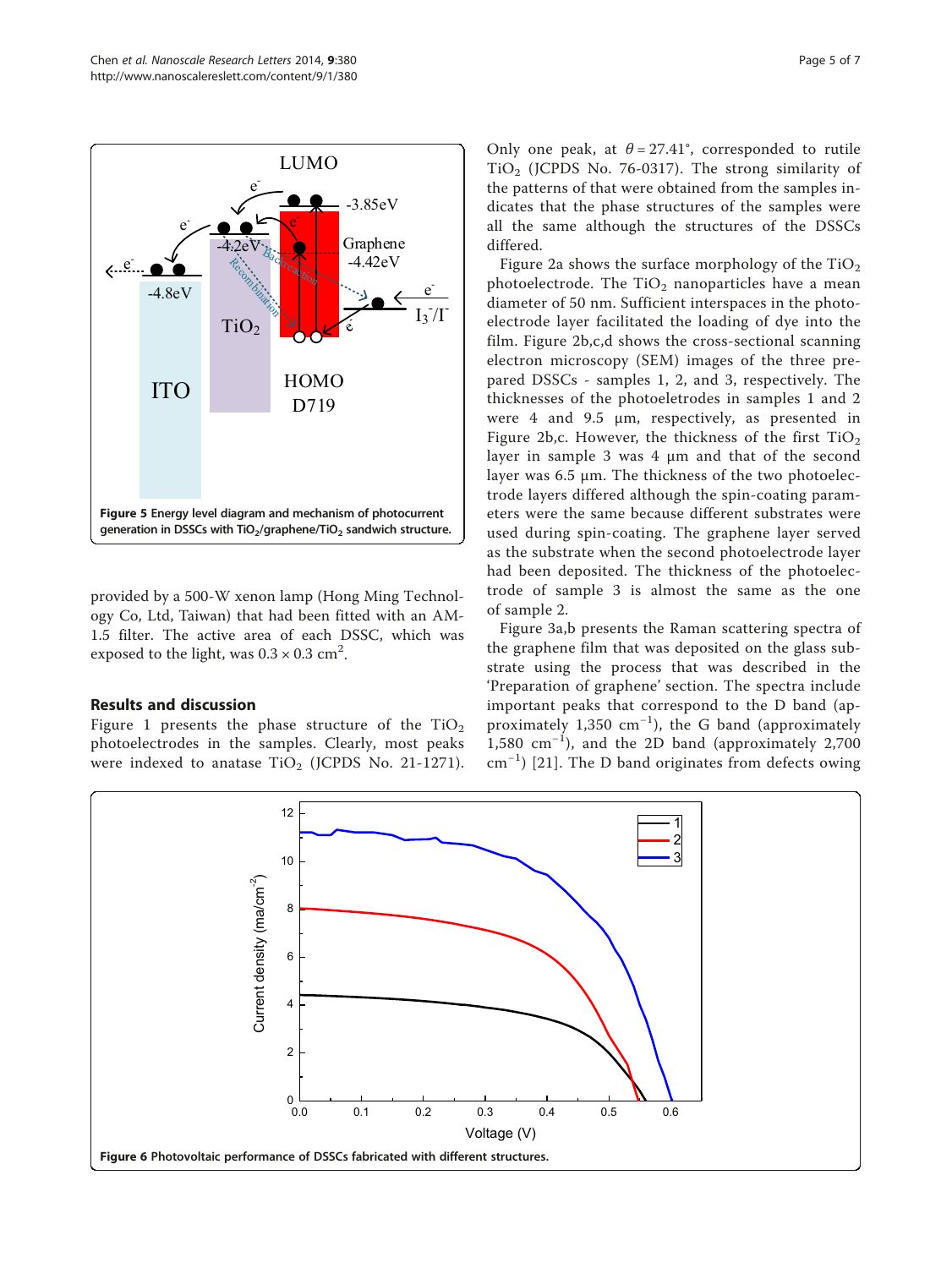<span id="page-5-0"></span>to the disorder of the  $sp^2$ -hybridized carbon atoms. The G band is associated with the doubly degenerate  $E_{2g}$  mode. The 2D peak is associated with the secondorder modes of the D band. The Raman spectra indicate that the prepared graphene layer exhibits two-dimensional properties.

Figure [4](#page-3-0) displays the UV-vis spectra of photoelectrodes with different structures before and after they were loaded with dye. Clearly, the photoelectrode with the  $TiO<sub>2</sub>/graphene/TiO<sub>2</sub>$  sandwich structure has a higher absorption than those with the traditional structure both before and after loading with dye. Dye loading substantially increases the absorption in the short wavelength region (400 to 600 nm) perhaps because of the absorption of light by the N719 dye. The DSSC with the  $TiO<sub>2</sub>/graphene/TiO<sub>2</sub>$  sandwich structure exhibited the greatest increase in absorption after dye loading perhaps because of the interface between the graphene and the  $TiO<sub>2</sub>$  film and the upper photoelectrode with more porous structure, which retained more dye.

Figure [5](#page-4-0) presents the energy level diagram of the DSSC with the  $TiO<sub>2</sub>/graphene/TiO<sub>2</sub>$  sandwich structure. Under illumination, electrons from the photoexcited dye are transported to the conduction band (CB) of  $TiO<sub>2</sub>$  via the CB of the graphene and  $TiO<sub>2</sub>$ . The transportation path via the CB of graphene is in addition to the traditional path. Owing to the excellent electrical conduction of the graphene, the graphene layer bridges behave as a channel for transferring electrons and rapidly transport the photoexcited electrons [\[22](#page-6-0)]. The graphene is homogeneous throughout the system, and the excited electrons are captured by the graphene without any obstruction. The collected electrons can be rapidly and effectively transported to the CB of  $TiO<sub>2</sub>$  through graphene bridges. In the interface of graphene and  $TiO<sub>2</sub>$ , the resistance through which charges are transported is reduced relative to the DSSC without graphene bridge and the recombination and back-reaction processes are suppressed.

Figure [6](#page-4-0) plots the photovoltaic performance of the DSSCs that were fabricated with the traditional structure and the sandwich structure on ITO substrate. Table 1 summarizes the photovoltaic parameters of these fabricated DSSCs. The model used to calculate shunt resistance  $(R_{sh})$  and series resistance  $(R_s)$  is taken from [\[23\]](#page-6-0). Clearly, the DSSCs with the sandwich structure have higher photoelectrical conversion efficiency (3.93%)

Table 1 Photovoltaic parameters of DSSCs fabricated with different structures

| Sample label $J_{sc}$ (mA cm <sup>-2</sup> ) $V_{oc}$ (V) FF $\eta$ (%) $R_{sh}$ ( $\Omega$ ) $R_s$ ( $\Omega$ ) |  |                      |                     |     |
|------------------------------------------------------------------------------------------------------------------|--|----------------------|---------------------|-----|
| 4.46                                                                                                             |  | 0.56 0.55 1.38 9.888 |                     |     |
| 8.044                                                                                                            |  | 0.55 0.56 2.46 7.785 |                     |     |
| 11 22                                                                                                            |  |                      | 0.6 0.58 3.93 7.558 | - 3 |

than those with the traditional structure (2.46%). This improvement in photoelectrical conversion efficiency in the DSSCs arises mainly from increases in  $J_{\rm sc}$  and  $V_{\rm oc}$ . The sandwich structure also slightly increases FF. The recombination of the electrons is suppressed and an additional path for the transportation of photogenerated electrons is available, increasing  $J_{\rm sc}$ . Moreover, the photoelectrodes with the  $TiO<sub>2</sub>/graphene/TiO<sub>2</sub>$  sandwich structure have a smaller absorption edge, as presented in Figure [3,](#page-2-0) so the DSSC with the  $TiO<sub>2</sub>/graphene/TiO<sub>2</sub>$  sandwich structure can absorb light over a wide range of wavelengths and, therefore, has a higher  $V_{\text{oc}}$ .

#### Conclusions

This work proposed a simple and convenient method to enhance the performance of DSSCs using a low-cost and easy fabrication process. DSSCs with three structures were fabricated, and the characteristics of these DSSCs, including the  $J_{\rm sc}$ ,  $V_{\rm oc}$  and photoelectrical conversion  $\eta$  of these DSSCs, were investigated. Clearly, the induced graphene film and sandwich structure markedly improve the performance of the DSSCs. This improvement in performance is associated with an increase in the absorption of light, a wide range of absorption wavelengths, shorter charge transportation distances, and the suppression of charge recombination when the graphene is applied.

#### Competing interests

The authors declare that they have no competing interests.

#### Authors' contributions

LCC wrote the paper and designed the experiments. CHH prepared the samples. PSC, XYZ, and CJH did all the measurements and analyzed the data. All authors read and approved the final manuscript.

#### Acknowledgements

The financial support of this paper was provided by the National Science Council of the Republic of China under Contract No. NSC 102-2622-E-027- 021-CC3.

Received: 24 June 2014 Accepted: 24 July 2014 Published: 3 August 2014

#### References

- 1. Grätzel M: Perspectives for dye-sensitized nanocrystalline solar cells. Prog Photovolt Res Appl 2000, 8:171–185.
- 2. O'Regan B, Gratzel M: A low-cost, high-efficiency solar cell based on dye-sensitized colloidal TiO<sub>2</sub> films. Nature 1991, 353:737.
- 3. Gratzel M: Solar energy conversion by dye-sensitized photovoltaic cells. Inorg Chem 2005, 44:6841.
- 4. Grätzel M: Photoelectrochemical cells. Nature 2001, 414:338–344.
- 5. Du X, Skachko I, Barker A, Andrei EY: Approaching ballistic transport in suspended graphene. Nat Nanotechnol 2008, 3:491.
- 6. Nair RR, Blake P, Grigorenko AN, Novoselov KS, Booth TJ, Stauber T, Peres NMR, Geim AK: Fine structure constant defines visual transparency of graphene. Science 2008, 320:1308.
- 7. Bae S, Kim H, Lee Y, Xu XF, Park JS, Zheng Y, Balakrishnan J, Lei T, Kim HR, Song YI, Kim YJ, Kim KS, Ozyilmaz B, Ahn JH, Hong BH, Iijima S: Roll-to-roll production of 30-inch graphene films for transparent electrodes. Nat Nanotechnol 2010, 5:574–578.